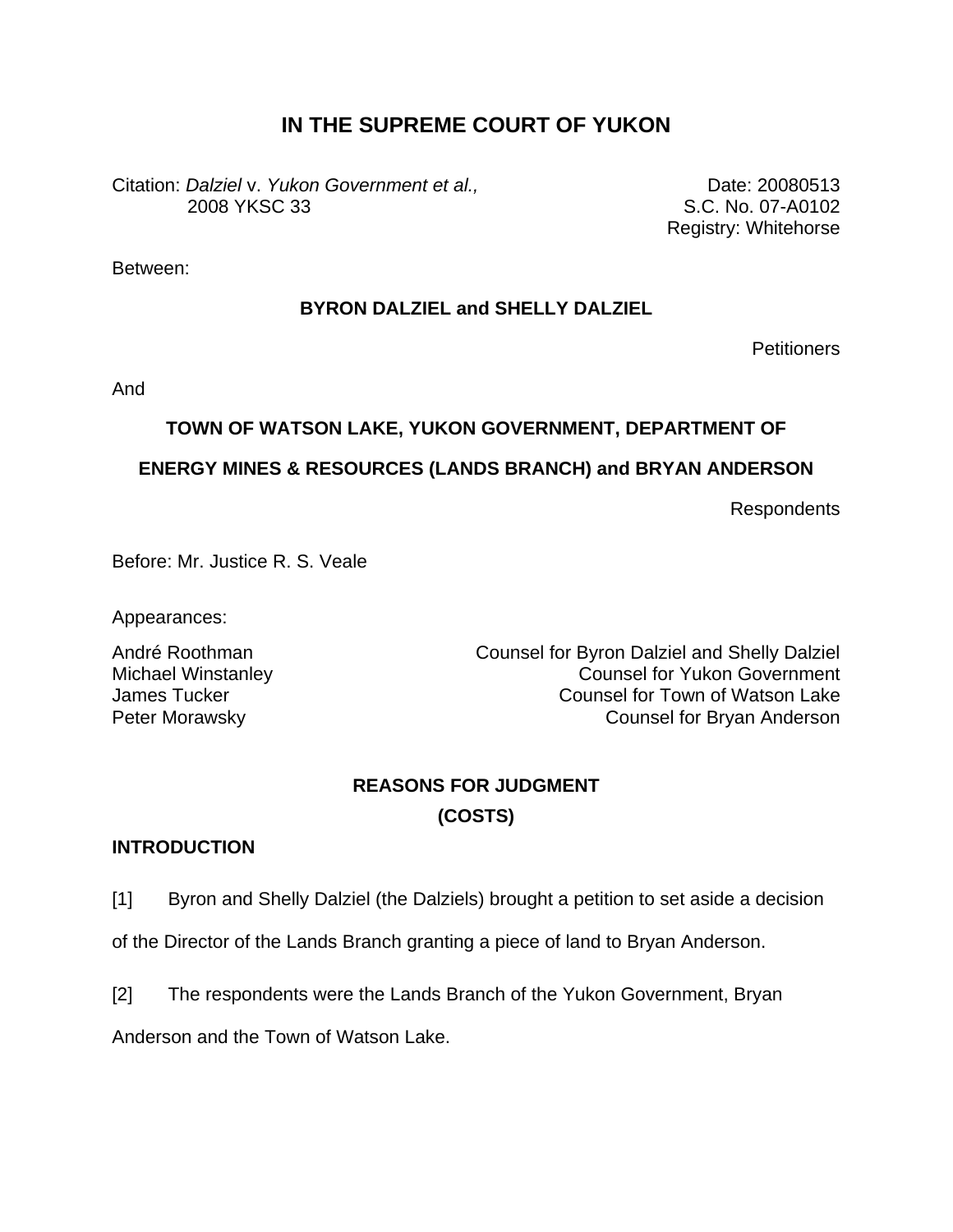[3] In *Dalziel* v. *Yukon Government et al.*, 2008 YKSC 04, I set aside the grant to Bryan Anderson and remitted the matter back to the Lands Branch. I dismissed the Dalziels' claim against the Town of Watson Lake.

[4] This is an application for awards of court costs by each of the Dalziels, Bryan Anderson and the Town of Watson Lake. The Dalziels do not claim costs against Bryan Anderson.

[5] The Yukon Government acknowledges that it should pay the costs of the Dalziels and gratuitously agrees to pay the costs of Bryan Anderson, albeit on Scale B as a matter of ordinary difficulty. The Dalziels and Bryan Anderson seek special costs or, alternatively, costs on Scale C for a matter of more than ordinary difficulty. I therefore order the Yukon Government to pay the costs of the Dalziels and Bryan Anderson, subject to my ruling below on the scale of costs.

[6] With respect to the costs of the Town of Watson Lake, the Town and the Yukon Government submit that the Dalziels should pay the Town's costs. The Town seeks special costs, or alternatively, costs on Scale C. The Dalziels submit that the Yukon Government should pay the costs of the Town of Watson Lake.

### **THE APPLICABLE LAW OF COSTS**

[7] Rule 57(9) of the *Rules of Court* states that costs follow the event unless the Court otherwise orders. The usual costs order would have the Yukon Government and Bryan Anderson paying the costs of the Dalziels and the Dalziels paying the costs of the Town of Watson Lake.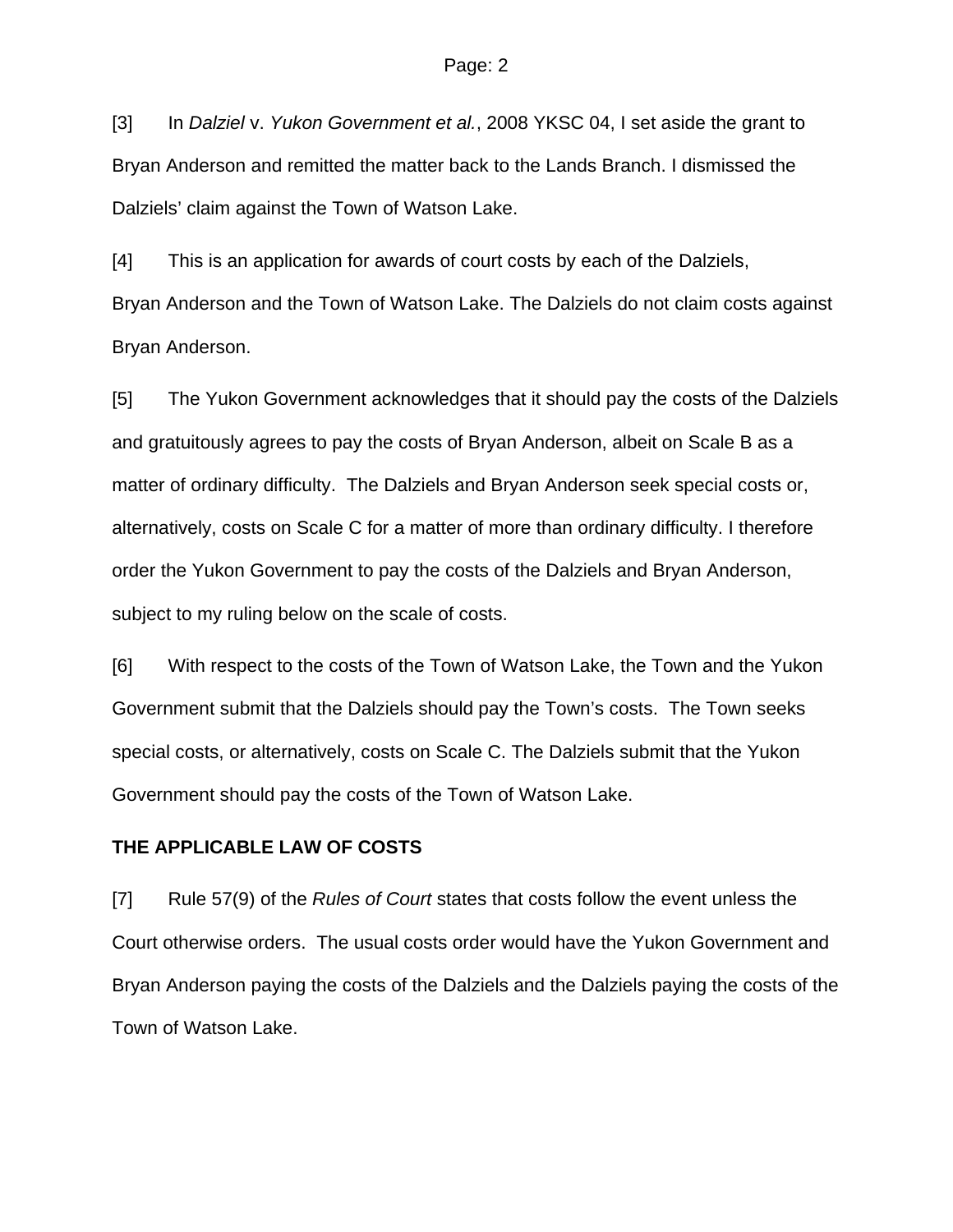[8] The precise issue here is whether Rule 57(18) can be invoked by the Dalziels so that the Yukon Government pays the costs of the Town of Watson Lake. Rule 57(18) states:

> Where the costs of one defendant against a plaintiff ought to be paid by another defendant, the court may order payment to be made by one defendant to the other directly, or may order the plaintiff to pay the costs of the successful defendant and allow the plaintiff to include those costs as a disbursement in the costs payable to the plaintiff by the unsuccessful defendant.

[9] Rule 57(18) gives the Court the discretion in cases of multiple defendants or respondents to order the unsuccessful respondent, in this case the Yukon Government, to pay the costs of the successful respondent, the Town of Watson Lake.

[10] This Rule stems from two decisions of the English Court of Appeal in *Sanderson*  v. *Blyth Theatre Company,* [1903] 2 K.B. 533 and *Bullock* v. *The London General Omnibus Company,* [1907] 1 K.B. 264. Hence the application of Rule 57(18) is often called a *Sanderson* or *Bullock* order.

[11] In *Robertson* v. *North Island College Technical and Vocational Institute,* [1980]

B.C.J. No. 1206, (B.C.C.A.), the Court of Appeal considered the modern formulation of

Rule 57(18). In that case, Robertson sued his former employer, the College, for breach

of contract and Doctor Wing, the principal of the College, for inducing the breach.

Robertson succeeded against the College but his claim against Dr. Wing was

dismissed. The Court of Appeal considered the issue of whether the College, as the

unsuccessful defendant, should pay the costs of Dr. Wing, the successful defendant.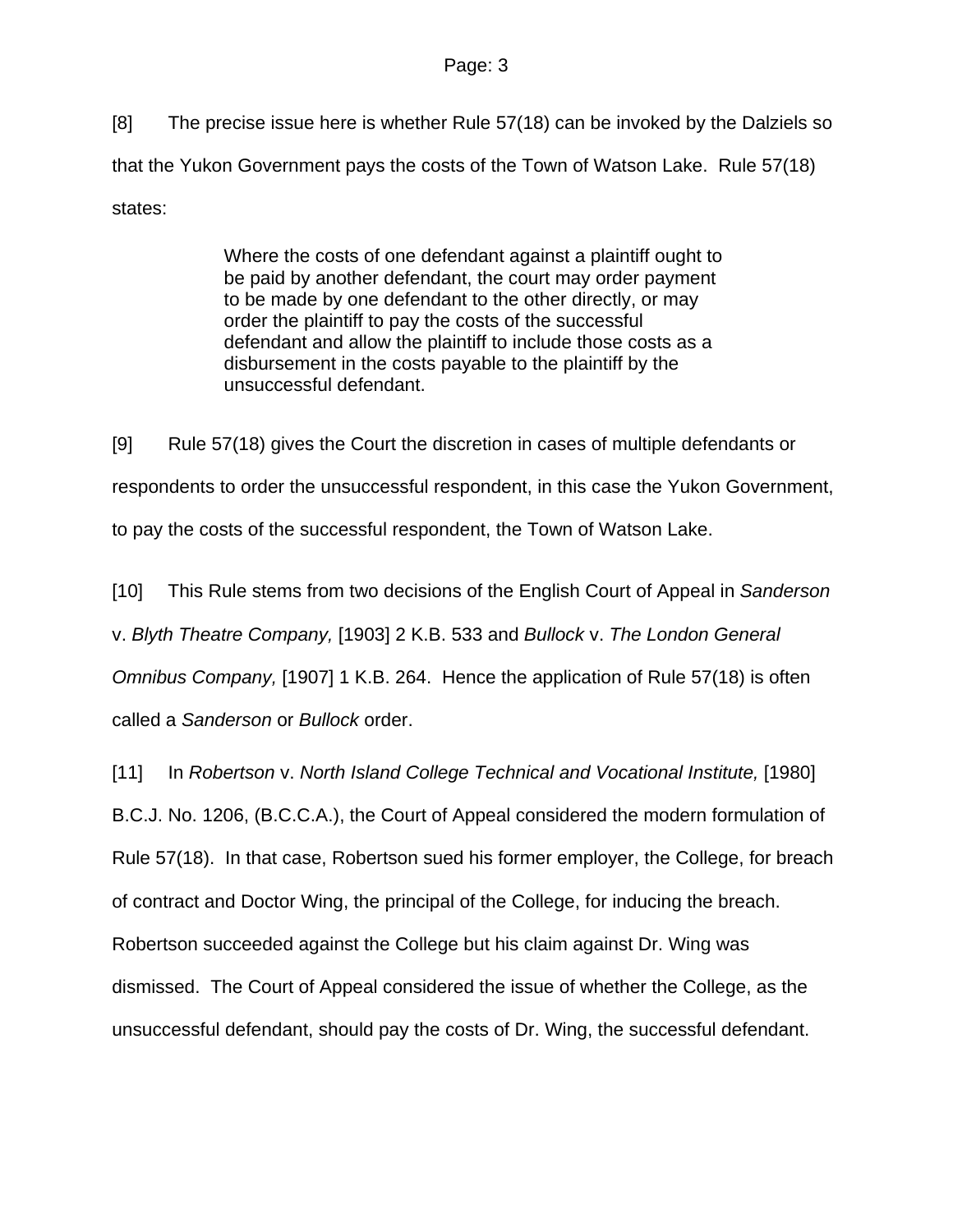[12] The majority of the Court of Appeal decided that the costs of Dr. Wing should be

paid by the College. Lambert J.A. stated that Rule 57(18) is a rule relating to the trial

judge's discretion on costs. The threshold question is whether it was reasonable for the

plaintiff to join the other defendant "in order that the matter might be thoroughly

threshed out". Lambert J.A. stated that the relevant facts in Robertson's claim against

the College and his claim against Dr. Wing "were largely the same facts".

[13] As to the threshold issue of whether the trial judge's discretion comes into play,

Lambert J.A. said at para. 25:

… In my opinion it was reasonable to join Doctor Wing in these proceedings so that the matter might be thoroughly threshed out. Even if the causes of action could be said to be independent with respect to the two defendants, the alleged breaches of duty are intimately connected with each other. In my opinion the threshold question should be answered affirmatively in this case and the discretion with respect to a Bullock order arises.

[14] As to the exercise of trial judge's discretion, Lambert J.A. stated at para. 24:

Once the threshold question is answered affirmatively then the discretion of the trial judge arises. Of course, he may exercise it either way. It is a true discretion. Whether he grants a Bullock order, or not, must depend on his assessment of the circumstances of the case. In my opinion it is inappropriate to trammel that discretion by endeavouring to extract principles from those cases where the discretion was exercised and from those cases where it was refused. The threshold question must be answered affirmatively; the discretion must be exercised judicially; and that is all.

[15] The majority concluded that as between the College and the plaintiff Robertson,

it was appropriate that the College should bear the burden of Dr. Wing's costs. The

Court of Appeal exercised this discretion because the trial judge did not consider the

question.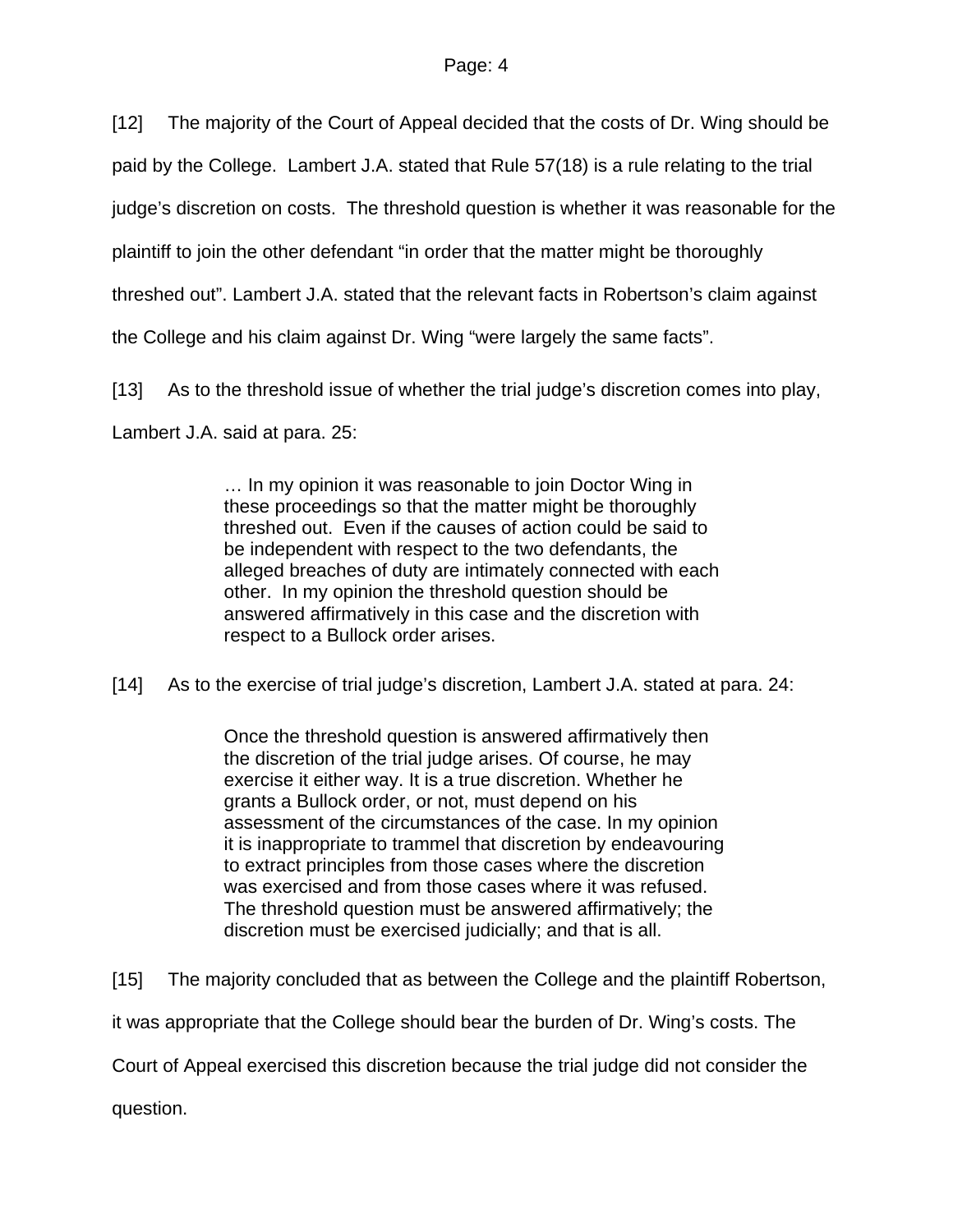[16] The British Columbia Court of Appeal again addressed the issue of when it is reasonable for a plaintiff to join another defendant in *Grassi* v. *WIC Radio Ltd.,* 2001 BCCA 376, in the context of considering a *Bullock* order. Here, Grassi had brought a successful libel action and applied to have the unsuccessful defendant radio station pay for the costs incurred by the other individual defendants who were successful. Grassi's argument was simply that the radio station attributed certain things to the successful defendants, Inspector Doern and the City of Vancouver, which made it reasonable for Grassi to include them in the action. In his reasons, the trial judge only stated that a *Bullock* order was not appropriate. In the Court of Appeal, Southin J.A. wrote at para. 33:

> I do not go so far, as some of the cases have suggested, as to say that such an order should be made "whenever it was reasonable for the plaintiff to have sued the successful defendant", if, by "reasonable", one is looking at the matter from the perspective of counsel for the plaintiff. One must bear in mind that the present rule as to joinder of causes of action is so broad that the causes of action alleged against the various defendants may be completely different, even though they arise out of the same transaction.

Southin J.A. went on to say that there must be something which the unsuccessful

defendant did to warrant their paying the successful defendant's costs.

[17] Southin J.A. also stated at para. 34:

But orders under Rule 57(18) are not restricted to cases where the unsuccessful defendant in the course of the litigation has blamed the successful defendant but may extend to acts of the unsuccessful defendant which caused the successful defendant to be brought into the litigation.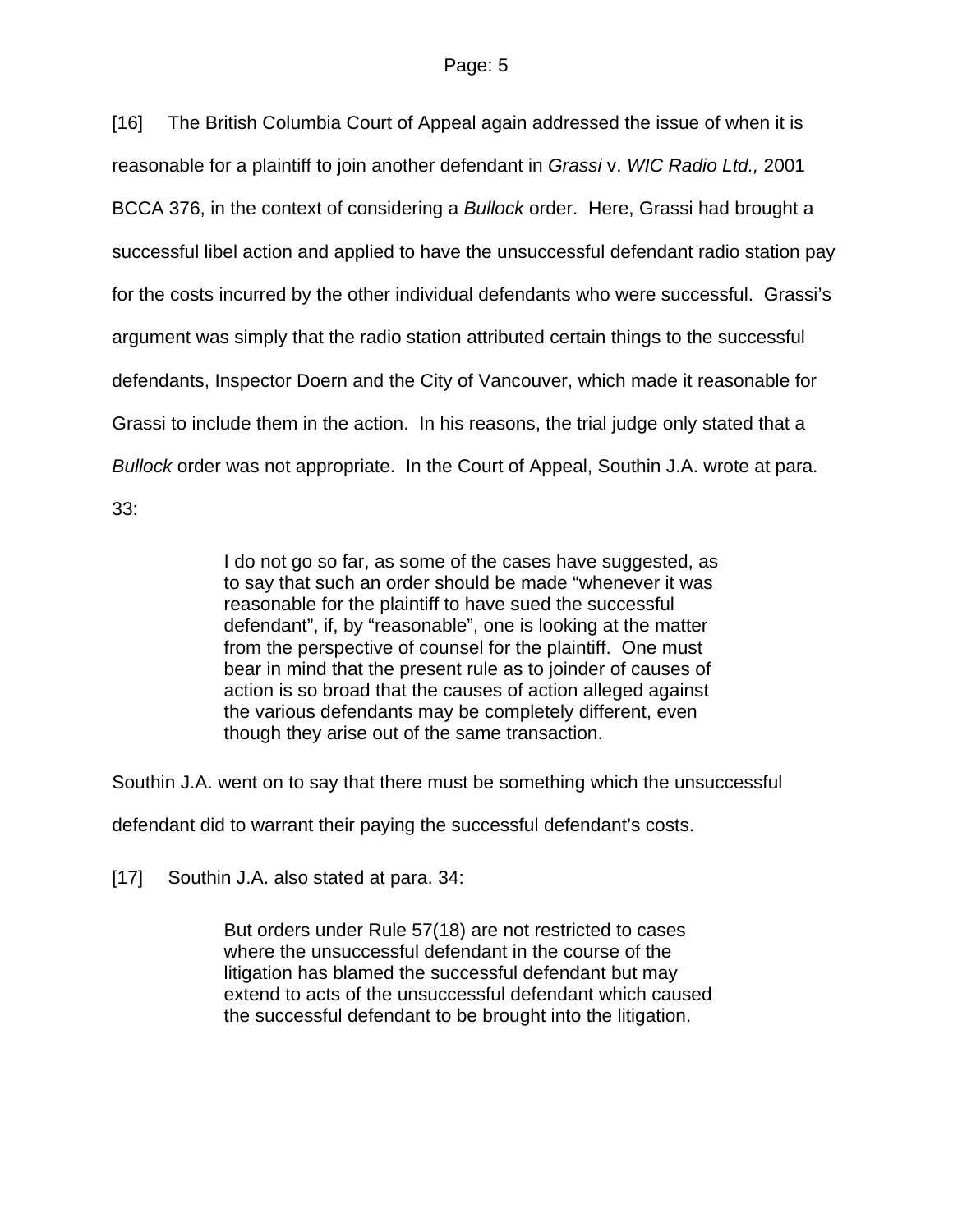#### **DECISION ON RULE 57(18)**

[18] The facts in *Dalziel* v. *Yukon Government et al*, cited above, arose out of the competing claims of the Dalziels and Anderson for a piece of government-owned land, zoned greenbelt and situated between their respective properties. There were two steps in this process. The first step was the hearing process where the Yukon Government consulted widely and decided how the piece of land should be divided and to whom it would be transferred. The second step was the rezoning of the land to residential, which was the responsibility of the Town of Watson Lake.

[19] The hearing process before the Yukon Government was separate and distinct from the application to the Town of Watson Lake for a zoning change. The decision of the Yukon Government to divide the disputed piece of land in a certain way was exclusively in the control of the Yukon Government. The Town of Watson Lake was not a decision-maker in that process but the Town did express its support at various stages for one proposal or another. It is that participation in the Yukon Government process that undoubtedly contributed to the Dalziels' decision to join the Town of Watson Lake in the court case.

[20] The threshold question is whether it was reasonable of the Dalziels to join the Town as a respondent in the court action against the Yukon Government. I conclude that it was because it was the same piece of land at issue and both the Dalziels and Bryan Anderson had to follow the same two-step process of applying to the Lands Branch and then the Town of Watson Lake. It was reasonable to have all the issues heard by the court at the same time.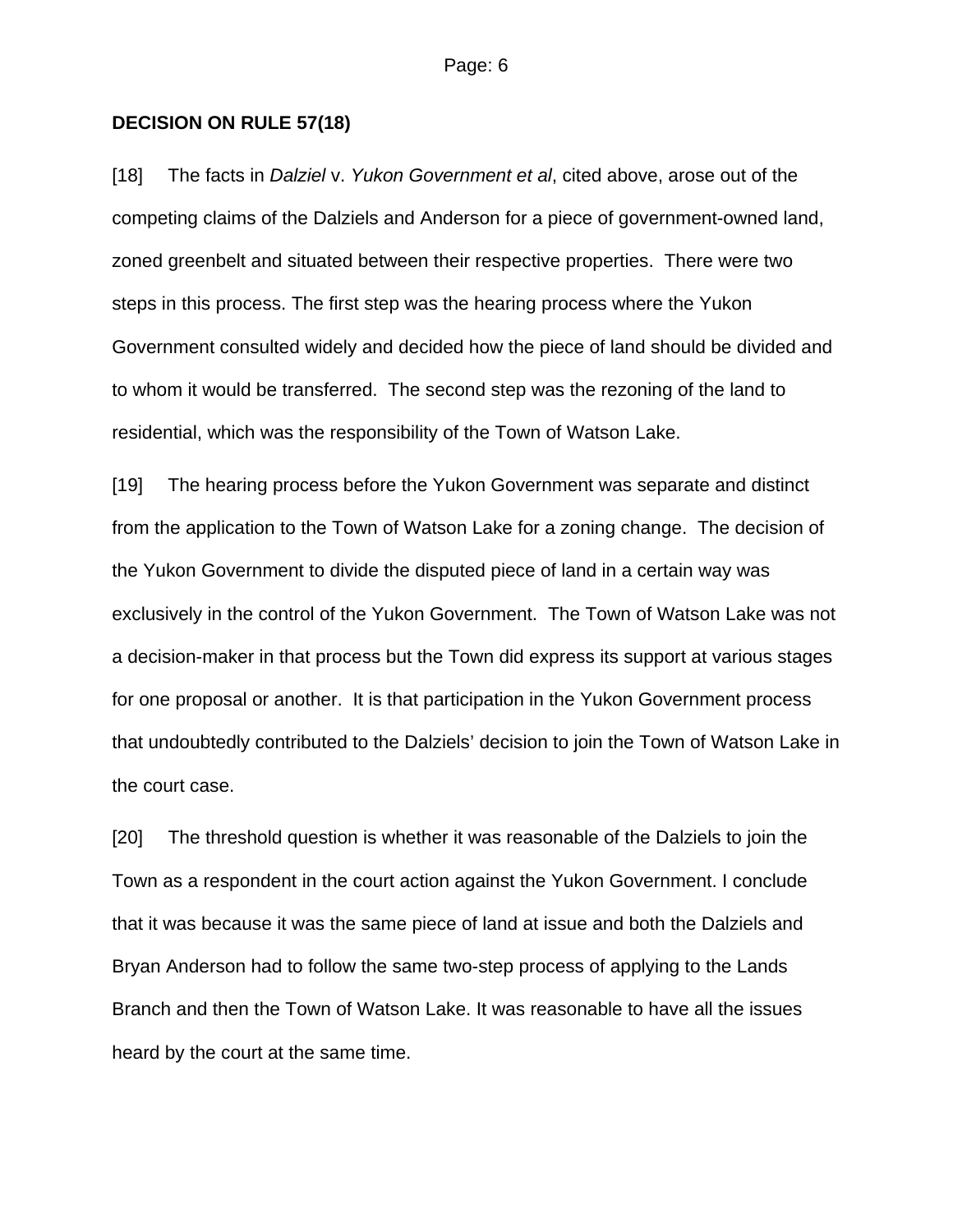#### Page: 7

[21] The next question is whether the court should exercise its discretion under Rule 57(18) to order the respondent Yukon Government to pay the costs of the Town of Watson Lake rather than the Dalziels paying those costs. In other words, did the Yukon Government by assertions against the Town or by its actions cause the Town to be brought into the litigation? In my view, the answer to this question is clearly no. The Town of Watson Lake became a respondent to the litigation because of its own actions in the Lands Branch hearing and by its actions in the rezoning process. It would be unfair to visit the Town's costs on the Yukon Government on these facts. The Yukon Government did not by their actions or by allegations make it necessary to bring the Town of Watson Lake into the court action.

[22] I conclude that the costs of the Town of Watson Lake shall be paid by the Dalziels.

#### **THE SCALE OF COSTS**

[23] The Dalziels, Bryan Anderson and the Town of Watson Lake claim that special costs should be awarded to them. Special costs refer to the fees and disbursements a client has paid his or her lawyer. Where special costs are awarded, it will be on the basis of full recovery of, or a lesser percentage of, the fees and disbursements incurred by the party.

[24] An award of special costs requires a finding of reprehensible conduct. A recent example may be found in *Brosseuk* v. *Aurora Mines Inc. et al.*, 2008 YKSC 18, where there was a pre-trial fraudulent transfer of mining claims and misconduct after the proceeding was commenced by one party's failing to disclose the existence of a significant agreement.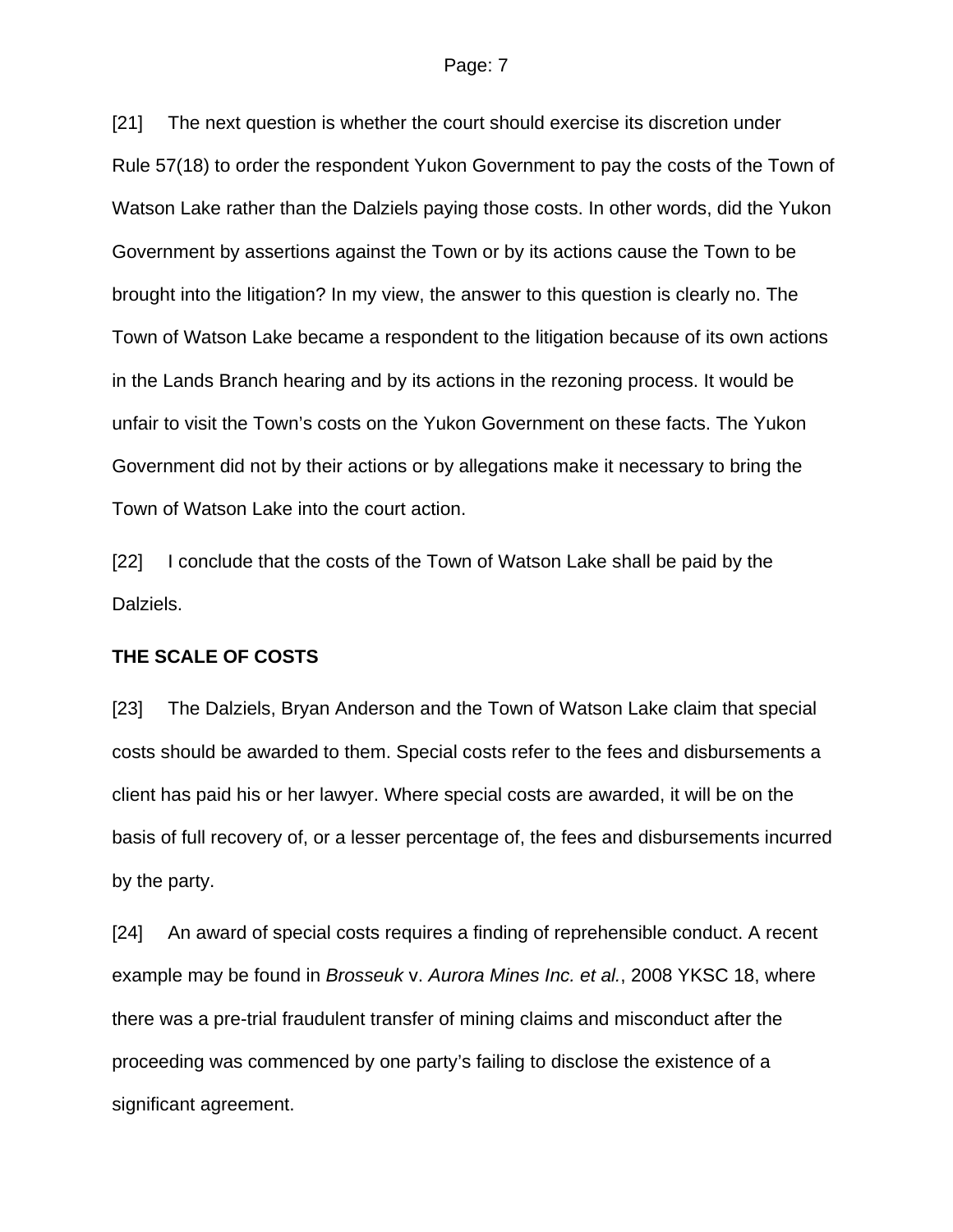### Page: 8

[25] Reprehensible conduct not only means conduct that is scandalous or outrageous, but as stated in *Garcia* v. *Crestbrook Forest Industries Ltd.* [1994], B.C.J. No. 2486 (B.C.C.A.), at para. 17, "it also includes milder forms of misconduct deserving of reproof or rebuke". The following are examples:

- 1. improper allegations of fraud;
- 2. improper motive for bringing the proceedings such as imposing a burden on a weaker party;
- 3. improper conduct of the proceedings themselves;
- 4. material non-disclosure or misrepresentation;
- 5. obtaining an order without notice when the situation required notice.

## **DECISION ON SCALE OF COSTS**

[26] There is no doubt that the Dalziels made a wide variety of allegations against the Town of Watson Lake involving discrimination, bias and failing to comply with notice requirements. The Town took umbrage with the allegations. The only ground that had any merit was the failure to comply with notice requirements which I found to be cured by statute.

[27] While there is no doubt that the relationship between the Dalziels and the Town of Watson Lake was somewhat unfriendly, I do not find that the actions or allegations of the Dalziels were reprehensible or deserving of reproof or rebuke. It has been said before that a trial is no tea party and certain allegations may be considered offensive without being a matter of misconduct. An award of special costs against the Dalziels is not appropriate.

[28] By the same token, an award of special costs is not appropriate between the Dalziels and the Yukon Government. While I found that the Yukon Government's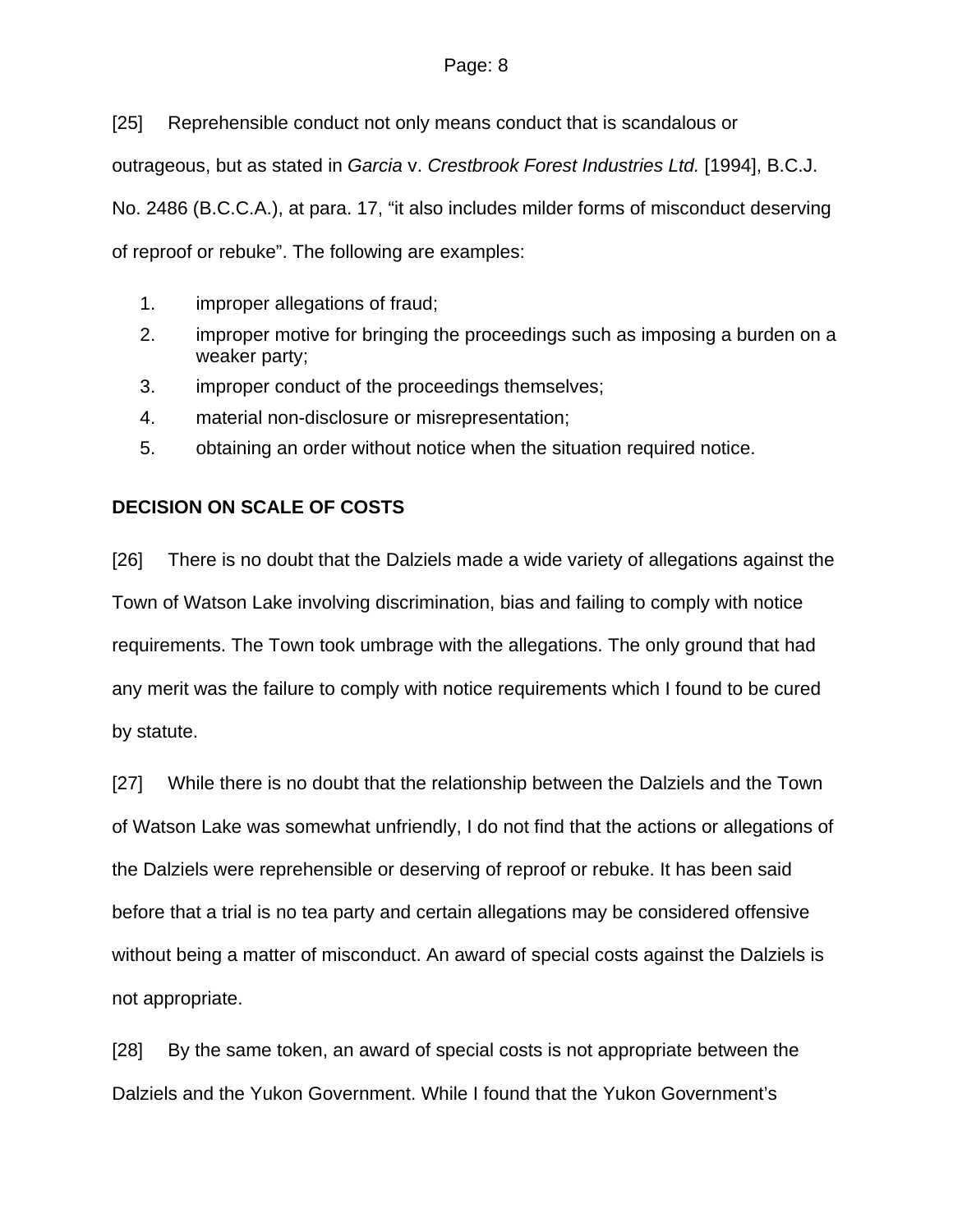#### Page: 9

decision should be set aside, the conduct of the Yukon Government cannot be characterized in any way as reprehensible. The Yukon Government devoted a great deal of time and resources to the dispute between two landowners.

[29] An award of special costs is also not appropriate as between Mr. Anderson and the Yukon Government. In fact, the decision of the Lands Branch, ultimately set aside, was favourable to Bryan Anderson and he supported the argument of the Lands Branch throughout the court hearing. Any failure of the Lands Branch was not systemic but rather case specific.

[30] As to whether the litigation was of ordinary versus more than ordinary difficulty, there is no doubt that on a factual basis there was substantial complexity in terms of the events and documents that were prepared and exchanged over a four-year period. The Dalziels had to put these before the court, and by the same token, Mr. Anderson and the Town of Watson Lake had to review the voluminous material in order to respond.

[31] I find that Scale C, a matter of more than ordinary difficulty is appropriate for the costs of the Dalziels, Mr. Anderson and the Town of Watson Lake.

### **SUMMARY**

[32] To summarize, I make the following award of costs:

- 1. The Dalziels shall have their costs against the Yukon Government on Scale C;
- 2. Mr. Anderson shall have his costs against the Yukon Government on Scale C; and
- 3. The Town of Watson Lake shall have its costs against the Dalziels on Scale C.